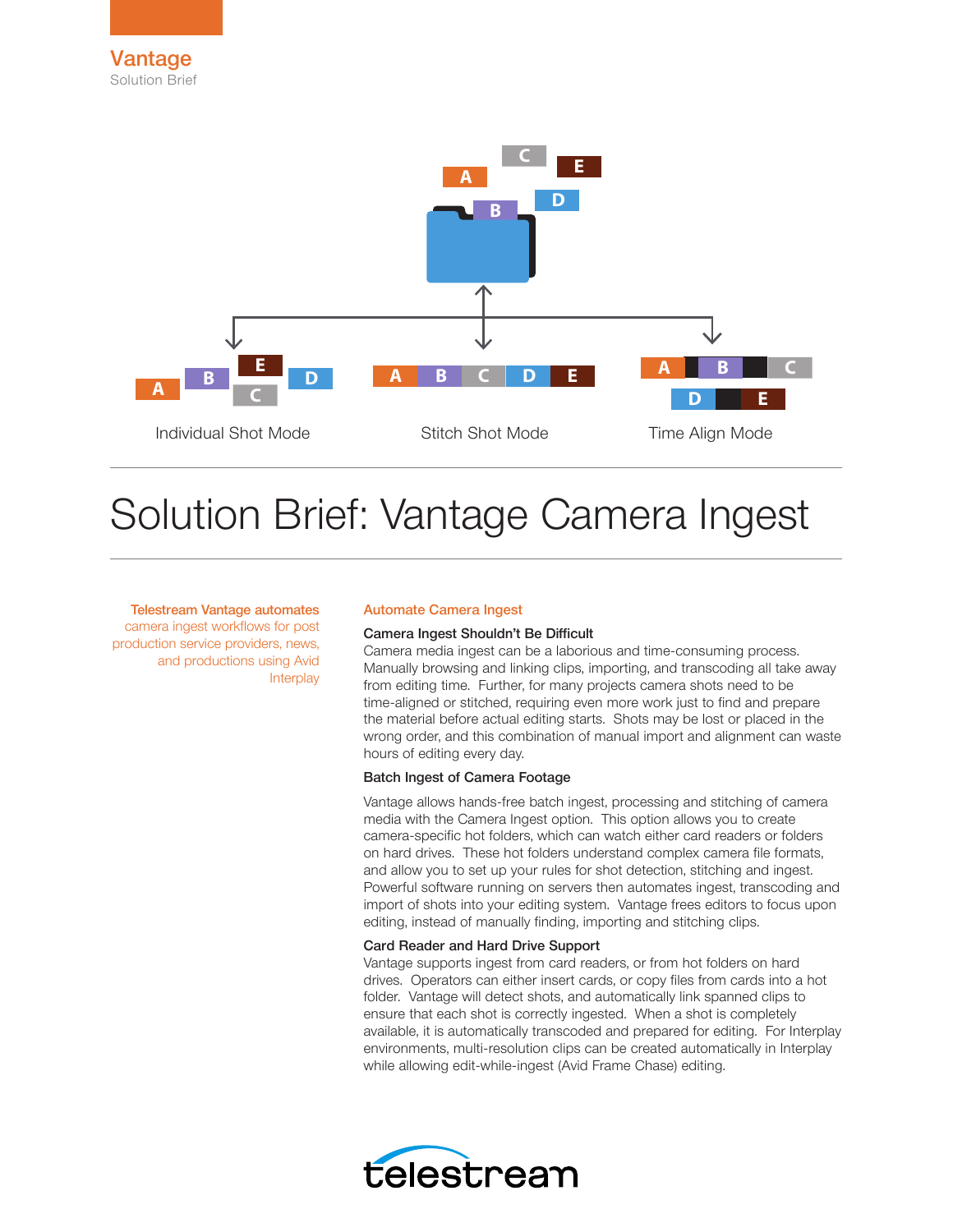

## Automatic Stitching Saves Editing Time

Vantage also allows automatic stitching of camera shots, saving editing time and money. During transcode, shots can be stitched in chronological order to provide a concise single daily string-out for each camera. Alternatively, Vantage can perform automatic time alignment, inserting black between shots to recreate time-of-day across the entire day's footage on each camera." This allows multi-camera shoots and master audio to easily be synchronized during editing, without requiring editors to spend hours of manual labor aligning and stitching clips

## Fast Processing with High Quality

Add the Telestream Lightspeed Server, and camera ingest can be performed by a 1RU unit which includes full GPU acceleration. Running on Lightspeed, Vantage offers faster than real-time processing for most formats, high quality 16-bit video processing, and scalability to multiple servers for high-volume workflows.

#### Comprehensive Workflow Design

Vantage also supports a broad range of broadcast, VOD, IPTV, web and multiscreen transcoding formats. With powerful workflow design, Vantage can automate media-based decision making, ensuring that media is automatically processed according to its properties. Web-based monitoring and centralized administration makes it easy to view jobs and servers as work is performed. Finally, offering integrations with all major QC, editing, file delivery, audio and watermarking systems, Vantage can unify your multi-vendor workflow providing a single view of media processing.